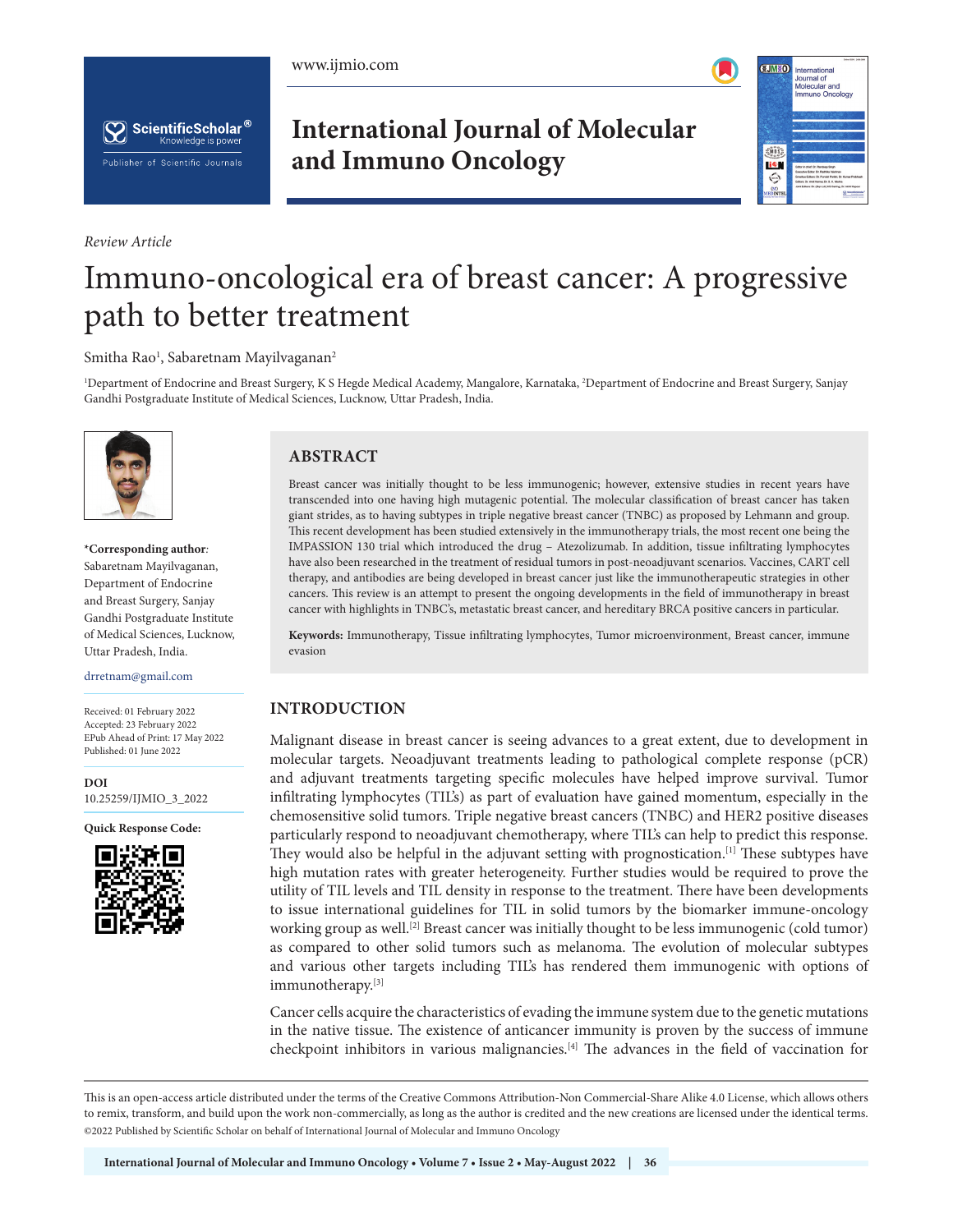|  | Table 1: Various studies regarding immunochemotherapy, targeted |
|--|-----------------------------------------------------------------|
|  | therapy, and immunotherapy and dual immunochemotherapy.         |

| Immunochemotherapy    | <b>Phase</b><br>of study | Tumor<br>type | Combination<br>chemotherapy<br>agent |
|-----------------------|--------------------------|---------------|--------------------------------------|
| Chemotherapy+         |                          |               |                                      |
| immunotherapy         |                          |               |                                      |
| Atezolizumab          | Phase 3                  | <b>TNBC</b>   | Paclitaxel                           |
| Pembrolizumab         | Phase 3                  | <b>TNBC</b>   | Nab paclitaxel                       |
| Targeted              |                          |               |                                      |
| therapy+immunotherapy |                          |               |                                      |
| Atezolizumab          | Phase 1                  | $HER2+$       | Paclitaxel                           |
| Pembrolizumab         | Phase 3                  | $HER2+$       | HER2 activated<br>T cells            |
| Dual Immune           |                          |               |                                      |
| chemotherapy          |                          |               |                                      |
| Ipi/Nivo              | Phase 1                  | MBC.          | Entinostat                           |

solid tumors with a better understanding of immunological pathways would mark the renaissance in breast cancer immunotherapy as well.<sup>[5]</sup> The concept of immunoediting including elimination, equilibrium, and escape could help us define the various targets of immunotherapy.<sup>[6-8]</sup> Mortality in breast cancer amounts to about 20% despite the various modalities of the treatment. Biomarker assessment could help in this regard, enhancing the utility of markers like PDL-1 approved by the FDA.[9] Various combinations of immune checkpoint inhibitors can be a therapeutic strategy based on the evaluation of these markers.<sup>[10]</sup> Metastatic breast cancer (MBC) is another group that is highly heterogenic with poor response to therapy. Attempts to increase survival include changing patient characteristics, tumor characteristics, physician expertise and clinical situations including surgery, availability of chemotherapy, and radiation.<sup>[11]</sup> The introduction of immunotherapy in early breast cancers comes with the idea that the tumor becomes less immune responsive and immune resistant over time.[12] Immunooncology has also penetrated into the field of treating metastatic breast secondary's.[13] A good biomarker should be reproducible, affordable, and accessible to pathologists to be used consistently.<sup>[14]</sup> The evolution of immunotherapy beginning with radiotherapy and moving on to chemotherapy followed by targeted treatment has now progressed to involve immune check point inhibitors.[15,16] The contribution to this field of immunotherapy has been recognized by the award of Nobel prize to Allison and Tasuku Honjo for the discovery of Cytotoxic T lymphocyte associated protein 4 and PDL1. With the advent of anti PDL1 trials, understanding the immunology of these tumors becomes more relevant.<sup>[7]</sup> The tumor microenvironment, various host tumor interactions, targeting elements in breast cancer necessitates the review of the literature in immune oncology.[8,9]

## **TIL'S: IN POST-NACT SETTING**

NACT is a standard of care in most of the operable breast cancers due to the advantage of down staging and making breast conservation surgeries possible. The added advantage of achieving pCR signifies better outcome. The HER2+ breast cancers and TNBC's respond better to NACT, by attaining pCR. While some patients without pCR survive longer, some patients with pCR have early recurrences. This makes pCR an unreliable surrogate marker of response. The need for newer biomarkers led to the use of combination of residual cancer burden and TIL for assessment of response and predicts response. TILs are usually assessed with hematoxylin and eosin stain making it feasible in routine practice. They are classified into two categories: Hot (TIL rich and inflamed) and cold (TIL poor and non-inflamed). The present evidence of chemotherapy in TNBC post-NACT is observation. Alternative option is use of Capecitapine, which showed reduced mortality. TIL assessment in these cases with residual disease post-NACT could predict disease recurrence and overall survival. RING study was conducted by the working group to standardize TIL evaluation. TILs are particularly assessed after NACT to evaluate residual disease as they are expected to elicit antitumor response. TIL was initially evaluated in the samples of Geparsixto group. A 20% increase in pCR rate was seen with 10% increase in TILs. Areas post-NACT are categorized into areas of regression and residual cancer burden. The other areas of normal lobules, fibrosis, *in situ* carcinoma, and necrosis have to be excluded from the study. Stromal TILs account for about 6.5% including CD4 cells, CD 20+ cells, and T regulatory cells. The presence of TILs in *in situ* carcinoma signify aggressive disease with higher nuclear graded, higher necrosis, ki67 and triple negative, and HER2+ subtypes.[1,17-19]

History of cancer immunity dates back to Burnet who described the immune surveillance theory 50 years ago. T-cells form an important part of adaptive immunity with developments in the field of cancer immunotherapy. Immunoediting proposed by Schreiber included three phases. Elimination phase incudes elimination of tumor cells by natural killer cells. Tumor cells undergo genetic and epigenetic changes which exhibit malignant behavior while being dormant due to antitumor activity. In the escape phase, tumor cells escape the immunogenicity and proliferate into tumor masses. These changes are driven by neo antigens associated with passenger and driver mutations. TNBC's and HER2 positive subtypes have higher tumor mutation burden as compare to the luminal subtypes. A 10% increase in TIL is known to cause lesser TNBC tumor recurrence and offers better survival according to the BIG 2-98 and ECOG group trials. This immunomodulation forms the basis of immunotherapy. Certain combination chemotherapy adds to reduction immune response, hence, combined with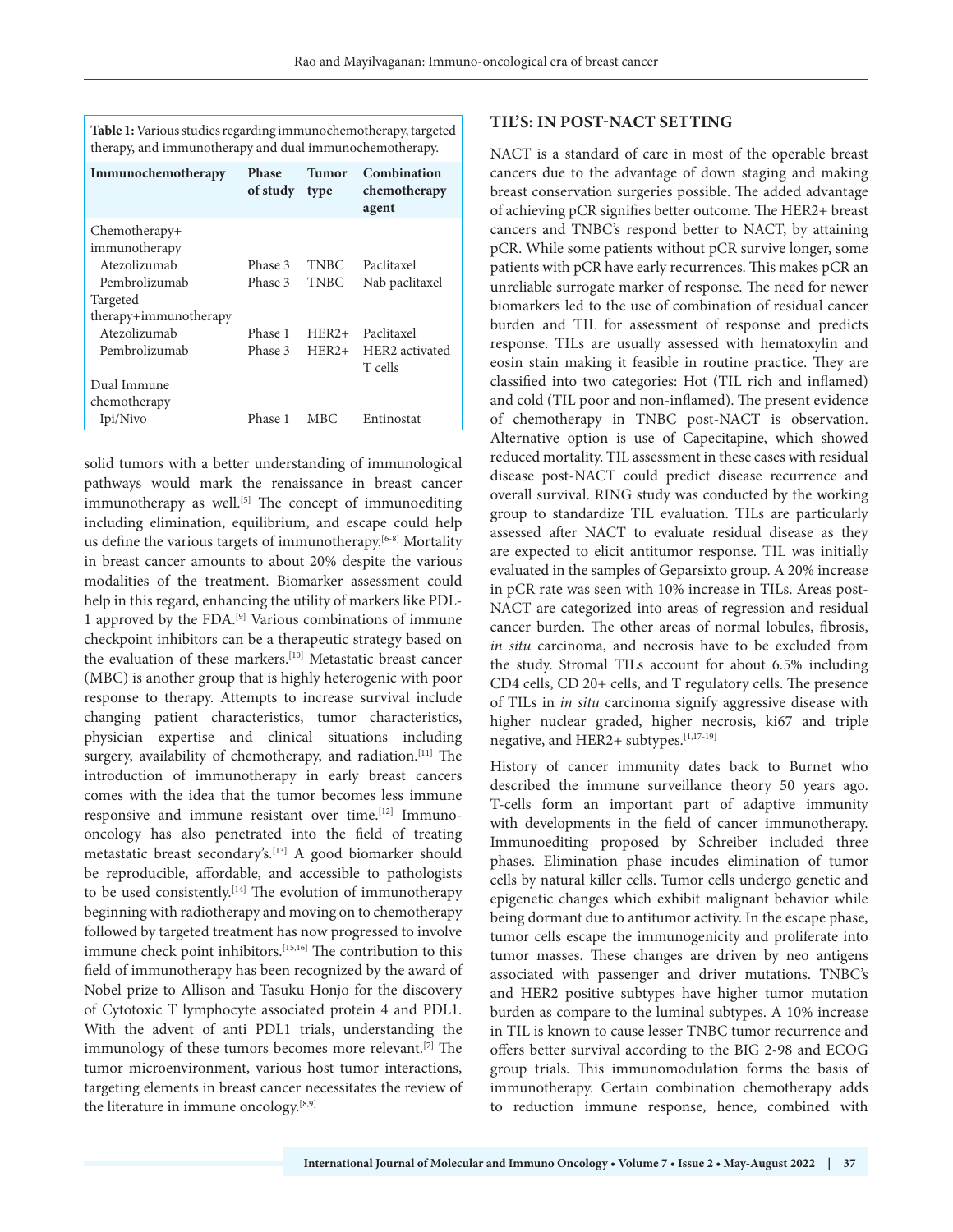immune check point inhibitors.[2,20,21] [Table 1] KEYNOTE 012 and JAVELIN trials assessed response to immunotherapy including pembrolizumab and Avelumab.[22,23]

## **COMBINATION IMMUNOCHEMOTHERAPY**

Circulating tumor cells and circulating tumor DNAs are soluble proteins which serve as useful biomarkers to predict response to therapy. The issue with development of these techniques has been its' reproducibility. Prediction of benefit of chemotherapy and targeted therapy has been assessed with the help of certain genomic assays such as Oncotype Dx, Mammaprint, and Prosigna which have been validated with multiple trials.[9-11]

Early breast cancers have two different approaches to immunotherapy based clinical trials – 1. Immunogenicity driven approach based on immune characteristics. 2. Subtype driven approach based on certain novel tests and clinical criteria. Immunotherapy has an advantage of chemo deescalation reducing the toxic side effects of chemotherapy and minimizing resistance to chemotherapy.[12] Next generation sequencing has made giant advances in the field of breast cancer. It identifies various mutations associated with breast cancer, adding prophylactic surgeries, hormonal therapy, and PARP inhibitors to the armamentarium the armamentarium of breast cancer therapy.[13,14]

### **FUTURE OF IMMUNOTHERAPY**

Tumor cells benefit from aerobic glycolysis in the presence of hypoxia. Hypoxia on the other hand is detrimental to immune cells. Metformin can cause hypoxia in the tumors, hence, being investigated in this direction.

Vaccines against cancer have been successful in cervical cancers but have not seen light in breast cancers and other solid tumors. Cancer vaccines have least toxicity as compared to all other forms of therapy. Peptide vaccines anti-HER 2 vaccines are a few attempts in this regard. HER 2 directed peptide vaccines have been successful and shown better 5-year disease-free survival in the present study. Another strategy is to employ transfer of adoptive immunity to chimeric antigen receptor T (CART) cells.[4,15,23]

### **CONCLUSION**

MAP kinase pathway and its' targets form the most recent approaches in immunotherapy. Stimulator Interferon Genes agonists are a therapeutic strategy serving as direct agonists of innate immunity and overcome tumor characteristics. Alterations in the tumor microenvironment bring about significant changes in the response to therapy, providing the rationale for immune check point inhibitors. TILs both stromal and intratumoral have given insights

into tumor immunogenicity, exploring possibilities of therapy post-chemotherapy. All the advances in the field of immunotherapy have targeted specific subtypes such as TNBC and metastatic disease. With the advent of tumor vaccines and CART cell therapy, the field of immunotherapy is ever expanding. Personalized patient profiling and targeted therapy are the way forward in cancer medicine.

#### **Declaration of patient consent**

Patient's consent not required as there are no patients in this study.

#### **Financial support and sponsorship**

Nil.

#### **Conflicts of interest**

There are no conflicts of interest.

## **REFERENCES**

- 1. Dieci MN, Robin NR, Fineberg S, Eynden GV, Ternes N, Llorca FP, *et al*. Update on tumor-infiltrating lymphocytes (TILs) in breast cancer, including recommendations to assess TILs in residual disease after neoadjuvant therapy and in carcinoma *in situ*: A report of the international immunooncology biomarker working group on breast cancer. Semin Cancer Biol 2018;52:16-25.
- 2. Sugie T. Immunotherapy for metastatic breast cancer. Chin Clin Oncol 2018;7:28.
- 3. Schütz F, Marmé F, Domschke C, Sohn C, von Au A. Immunooncology in breast cancer: Active and passive vaccination strategies. Breast Care (Basel) 2018;13:22-6.
- 4. Radosa JC, Stotz L, Müller C, Kaya AC, Solomayer EF, Radosa MP. Clinical data on immunotherapy in breast cancer. Breast Care (Basel) 2020;15:450-69.
- 5. Ahn SK, Hwang JW. Global trends in immunotherapy research on breast cancer over the past 10 years. J Oncol 2020;2020:4708394.
- 6. Chun BM, Page DB, McArthur HL. Combination immunotherapy strategies in breast cancer. Curr Breast Cancer Rep 2019;11:228-40.
- 7. Kruger S, Ilmer M, Kobold S, Cadilha BL, Endres S, Ormanns S, *et al*. Advances in cancer immunotherapy 2019-latest trends. J Exp Clin Cancer Res 2019;38:268.
- 8. Gatti-Mays ME, Balko JM, Gameiro SR, Bear HD, Prabhakaran S, Fukui J, *et al*. If we build it they will come: Targeting the immune response to breast cancer. NPJ Breast Cancer 2019;5:37.
- 9. Marra A, Trapani D, Viale G, Criscitiello C, Curigliano G. Practical classification of triple-negative breast cancer: Intratumoral heterogeneity, mechanisms of drug resistance, and novel therapies. NPJ Breast Cancer 2020;6:54.
- 10. Vafaizadeh V, Barekati Z. Immuno-oncology biomarkers for personalized immunotherapy in breast cancer. Front Cell Dev Biol 2020;8:162.